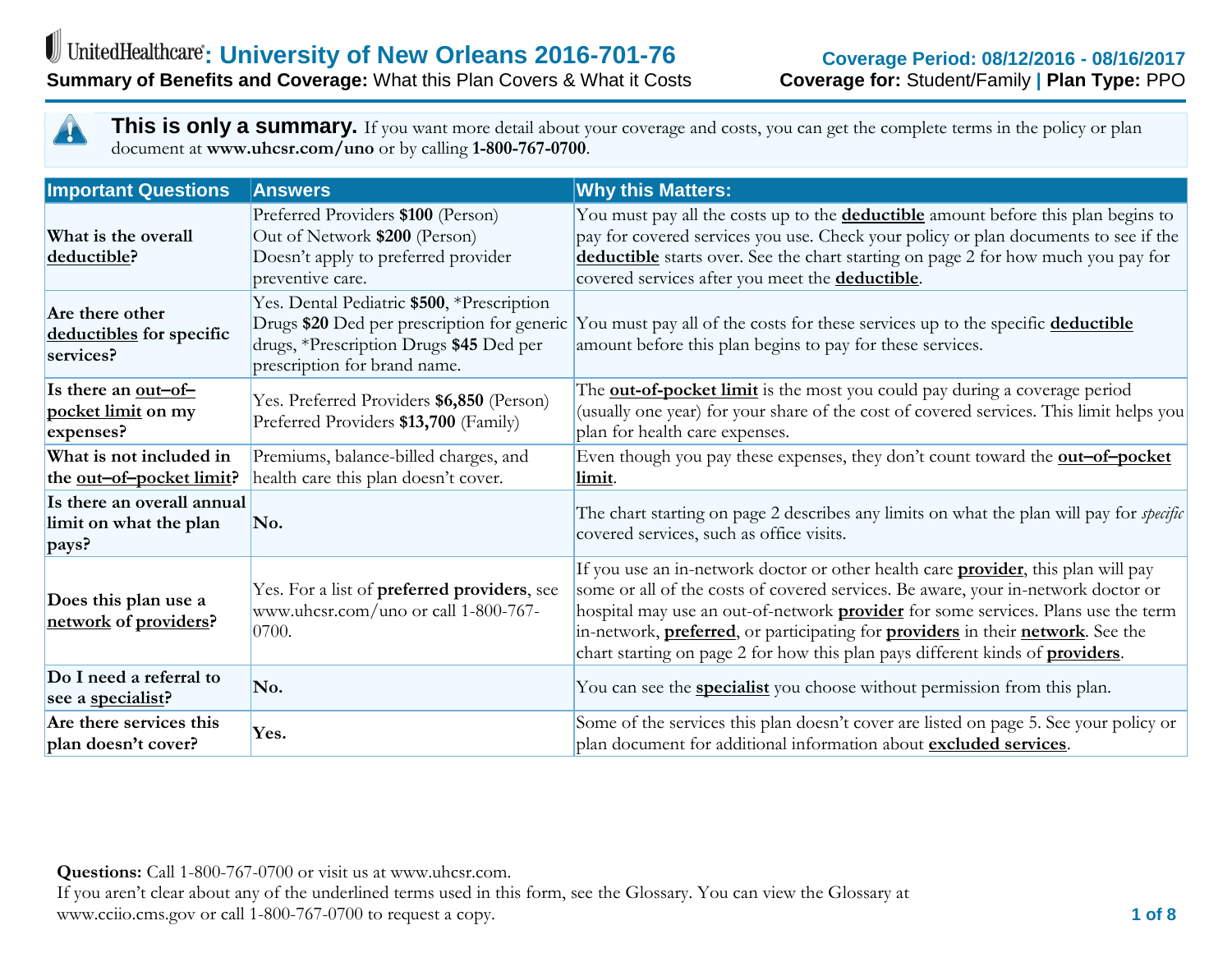

- **Coinsurance (Coins)** is *your* share of the costs of a covered service, calculated as a percent of the **allowed amount** for the service. For example, if the plan's **allowed amount** for an overnight hospital stay is \$1,000, your **coinsurance** payment of 20% would be \$200. This may change if you haven't met your **deductible (ded)**.
- The amount the plan pays for covered services is based on the **allowed amount**. If an out-of-network **provider** charges more than the **allowed amount**, you may have to pay the difference. For example, if an out-of-network hospital charges \$1,500 for an overnight stay and the **allowed amount** is \$1,000, you may have to pay the \$500 difference. (This is called **balance billing**.)
- This plan may encourage you to use preferred **providers** by charging you lower **deductibles**, **copayments** and **coinsurance** amounts.

| <b>Common Medical</b><br>Event                                                                              | <b>Services You May Need</b>                     | <b>Your Cost if You</b><br><b>Use a Preferred</b><br><b>Provider</b> | <b>Your Cost if You</b><br><b>Use an Out of</b><br><b>Network</b><br><b>Provider</b> | <b>Limitations &amp; Exceptions</b>                                                                                                 |
|-------------------------------------------------------------------------------------------------------------|--------------------------------------------------|----------------------------------------------------------------------|--------------------------------------------------------------------------------------|-------------------------------------------------------------------------------------------------------------------------------------|
| If you visit a health<br>care provider's office<br>or clinic                                                | Primary care visit to treat an injury or illness | $20%$ Coins                                                          | 40% Coins                                                                            | May not apply when related to surgery<br>or Physiotherapy.                                                                          |
|                                                                                                             | Specialist visit                                 | $20\%$ Coins                                                         | 40% Coins                                                                            | May not apply when related to surgery<br>or Physiotherapy.                                                                          |
|                                                                                                             | Other practitioner office visit                  | $20\%$ Coins                                                         | $40\%$ Coins                                                                         | -none-                                                                                                                              |
|                                                                                                             | Preventive care/screening/immunization           | No Charge                                                            | Not Covered                                                                          | Includes preventive health services<br>specified in the health care reform law or<br>benefits provided as mandated by state<br>law. |
| If you have a test                                                                                          | Diagnostic test (x-ray, blood work)              | 20% Coins                                                            | 40% Coins                                                                            | -none-                                                                                                                              |
|                                                                                                             | Imaging (CT/PET scans, MRIs)                     | $20%$ Coins                                                          | $40\%$ Coins                                                                         | -none-                                                                                                                              |
| If you need drugs to<br>treat your illness or                                                               | Generic drugs                                    | \$20 Copay per<br>prescription for<br>generic drugs                  | \$20 Ded per<br>prescription for<br>generic drugs                                    |                                                                                                                                     |
| condition<br>More information about<br>prescription drug<br>coverage is available at<br>www.uhcsr.com/lapdl | Preferred brand drugs                            | \$45 Copay per<br>prescription for<br>brand name                     | \$45 Ded per<br>prescription for<br>brand name                                       | Preferred Providers: up to a 31 day<br>supply per prescription<br>Out of Network: up to a 31 day supply<br>per prescription         |
|                                                                                                             | Non-preferred brand drugs                        | \$45 Copay per<br>prescription for<br>brand name                     | \$45 Ded per<br>prescription for<br>brand name                                       |                                                                                                                                     |

**Questions:** Call 1-800-767-0700 or visit us at www.uhcsr.com.

If you aren't clear about any of the underlined terms used in this form, see the Glossary. You can view the Glossary at www.cciio.cms.gov or call 1-800-767-0700 to request a copy. **2 of 8**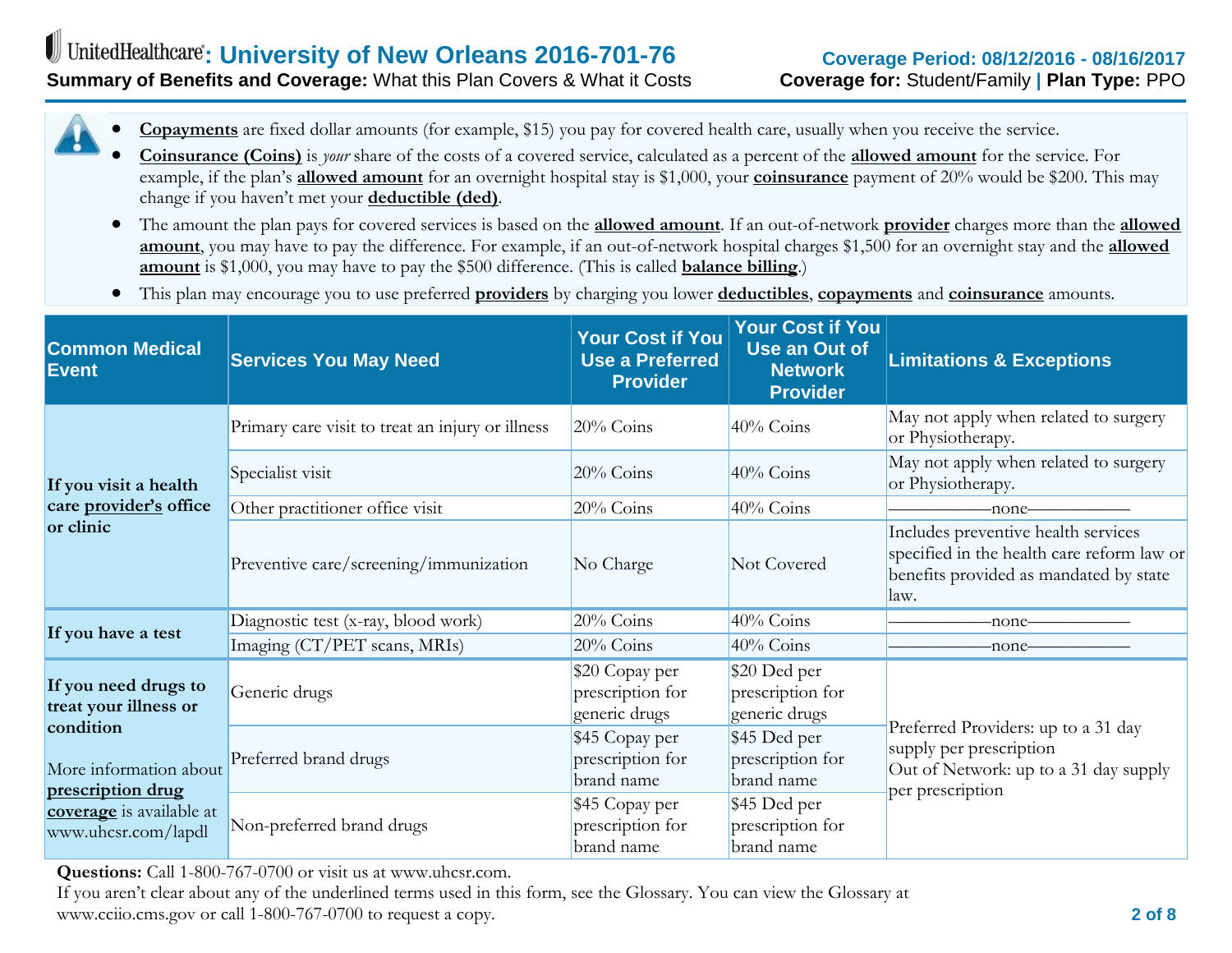# UnitedHealthcare: University of New Orleans 2016-701-76

**Summary of Benefits and Coverage:** What this Plan Covers & What it Costs

#### **Coverage Period: 08/12/2016 - 08/16/2017 Coverage for:** Student/Family **| Plan Type:** PPO

| <b>Common Medical</b><br>Event             | <b>Services You May Need</b>                                          | <b>Your Cost if You</b><br><b>Use a Preferred</b><br><b>Provider</b> | <b>Your Cost if You</b><br><b>Use an Out of</b><br><b>Network</b><br><b>Provider</b> | <b>Limitations &amp; Exceptions</b>                                                                                                                              |
|--------------------------------------------|-----------------------------------------------------------------------|----------------------------------------------------------------------|--------------------------------------------------------------------------------------|------------------------------------------------------------------------------------------------------------------------------------------------------------------|
|                                            | Specialty drugs                                                       | Same as Above                                                        | Same as Above                                                                        |                                                                                                                                                                  |
|                                            | If you have outpatient Facility fee (e.g., ambulatory surgery center) | 20% Coins                                                            | 40% Coins                                                                            | -none-                                                                                                                                                           |
| surgery                                    | Physician/surgeon fees                                                | $20%$ Coins                                                          | 40% Coins                                                                            | -none-                                                                                                                                                           |
| If you need immediate<br>medical attention | Emergency room services                                               | $20\%$ Coins                                                         | $40\%$ Coins                                                                         | May be limited to use of emergency<br>room and supplies.<br>Treatment must be rendered within 72<br>hours from the time of Injury or first<br>onset of Sickness. |
|                                            | Emergency medical transportation                                      | 20% Coins                                                            | 20% Coins                                                                            | -none-                                                                                                                                                           |
|                                            | Urgent care                                                           | 20% Coins                                                            | 40% Coins                                                                            | May be limited to facility fees.                                                                                                                                 |
| If you have a hospital                     | Facility fee (e.g., hospital room)                                    | 20% Coins                                                            | 40% Coins                                                                            | -none-                                                                                                                                                           |
| stay                                       | Physician/surgeon fee                                                 | $20%$ Coins                                                          | 40% Coins                                                                            | -none-                                                                                                                                                           |
| If you have mental                         | Mental/Behavioral health outpatient services                          | $20\%$ Coins                                                         | 40% Coins                                                                            | -none-                                                                                                                                                           |
| health, behavioral                         | Mental/Behavioral health inpatient services                           | 20% Coins                                                            | 40% Coins                                                                            | -none-                                                                                                                                                           |
| health, or substance                       | Substance use disorder outpatient services                            | 20% Coins                                                            | 40% Coins                                                                            | -none-                                                                                                                                                           |
| abuse needs                                | Substance use disorder inpatient services                             | 20% Coins                                                            | 40% Coins                                                                            | -none–                                                                                                                                                           |
| If you are pregnant                        | Prenatal and postnatal care                                           | $20%$ Coins                                                          | 40% Coins                                                                            | No cost share for preventive health<br>services specified in the health care<br>reform law when provided by a<br>Preferred Provider                              |
|                                            | Delivery and all inpatient services                                   | 20% Coins                                                            | 40% Coins                                                                            | -none—                                                                                                                                                           |
|                                            | Home health care                                                      | 20% Coins                                                            | 40% Coins                                                                            | -none-                                                                                                                                                           |
| If you need help                           | Rehabilitation services                                               | 20% Coins                                                            | 40% Coins                                                                            | -none—                                                                                                                                                           |
| recovering or have                         | Habilitation services                                                 | 20% Coins                                                            | 40% Coins                                                                            | -none—                                                                                                                                                           |
| other special health                       | Skilled nursing care                                                  | 20% Coins                                                            | 40% Coins                                                                            | -none—                                                                                                                                                           |
| needs                                      | Durable medical equipment                                             | $20%$ Coins                                                          | 20% Coins                                                                            | -none-                                                                                                                                                           |
|                                            | Hospice service                                                       | 20% Coins                                                            | 40% Coins                                                                            | -none—                                                                                                                                                           |

**Questions:** Call 1-800-767-0700 or visit us at www.uhcsr.com.

If you aren't clear about any of the underlined terms used in this form, see the Glossary. You can view the Glossary at www.cciio.cms.gov or call 1-800-767-0700 to request a copy. **3 of 8**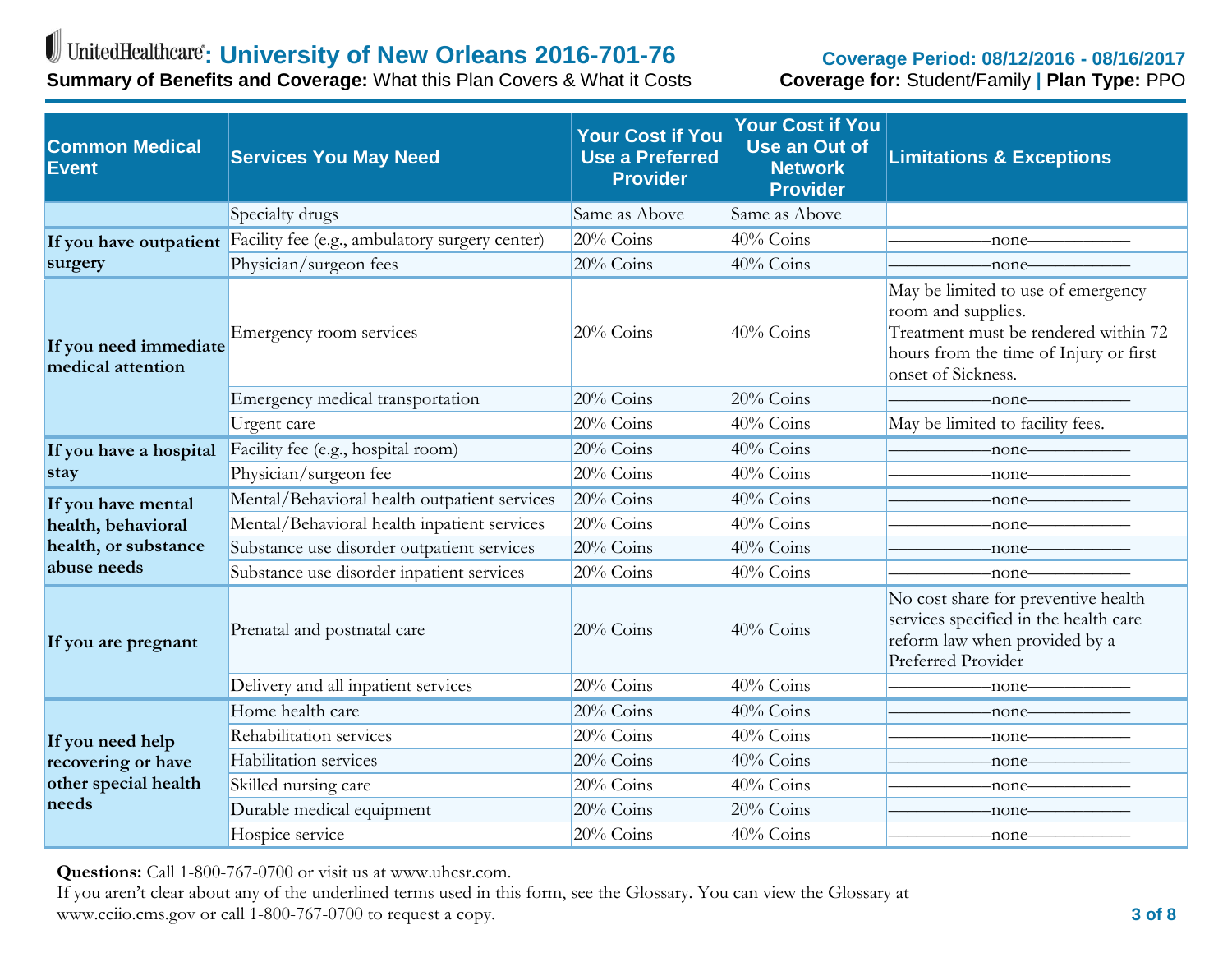# UnitedHealthcare: University of New Orleans 2016-701-76

**Summary of Benefits and Coverage:** What this Plan Covers & What it Costs

#### **Coverage Period: 08/12/2016 - 08/16/2017 Coverage for:** Student/Family **| Plan Type:** PPO

| <b>Common Medical</b><br>Event            | <b>Services You May Need</b> | Your Cost if You<br><b>Use a Preferred</b><br><b>Provider</b>                                  | Your Cost if You<br>Use an Out of<br><b>Network</b><br><b>Provider</b> | <b>Limitations &amp; Exceptions</b>                                    |
|-------------------------------------------|------------------------------|------------------------------------------------------------------------------------------------|------------------------------------------------------------------------|------------------------------------------------------------------------|
| If your child needs<br>dental or eye care | Eye exam                     | $$20$ Copay                                                                                    | $50\%$ Coins                                                           | See your plan's Pediatric Vision Benefit<br>Details. Age limits apply. |
|                                           | <b>Glasses</b>               | Lens: \$40 Copay<br>Frames: Tiered<br>Copays from no<br>charge to 40% based<br>on retail cost. | $50\%$ Coins                                                           | See your plan's Pediatric Vision Benefit<br>Details. Age limits apply. |
|                                           | Dental check-up              | $50\%$ Coins                                                                                   | $50\%$ Coins                                                           | See your plan's Pediatric Dental Benefit<br>Details. Age limits apply. |

**Questions:** Call 1-800-767-0700 or visit us at www.uhcsr.com.

If you aren't clear about any of the underlined terms used in this form, see the Glossary. You can view the Glossary at www.cciio.cms.gov or call 1-800-767-0700 to request a copy. **4 of 8**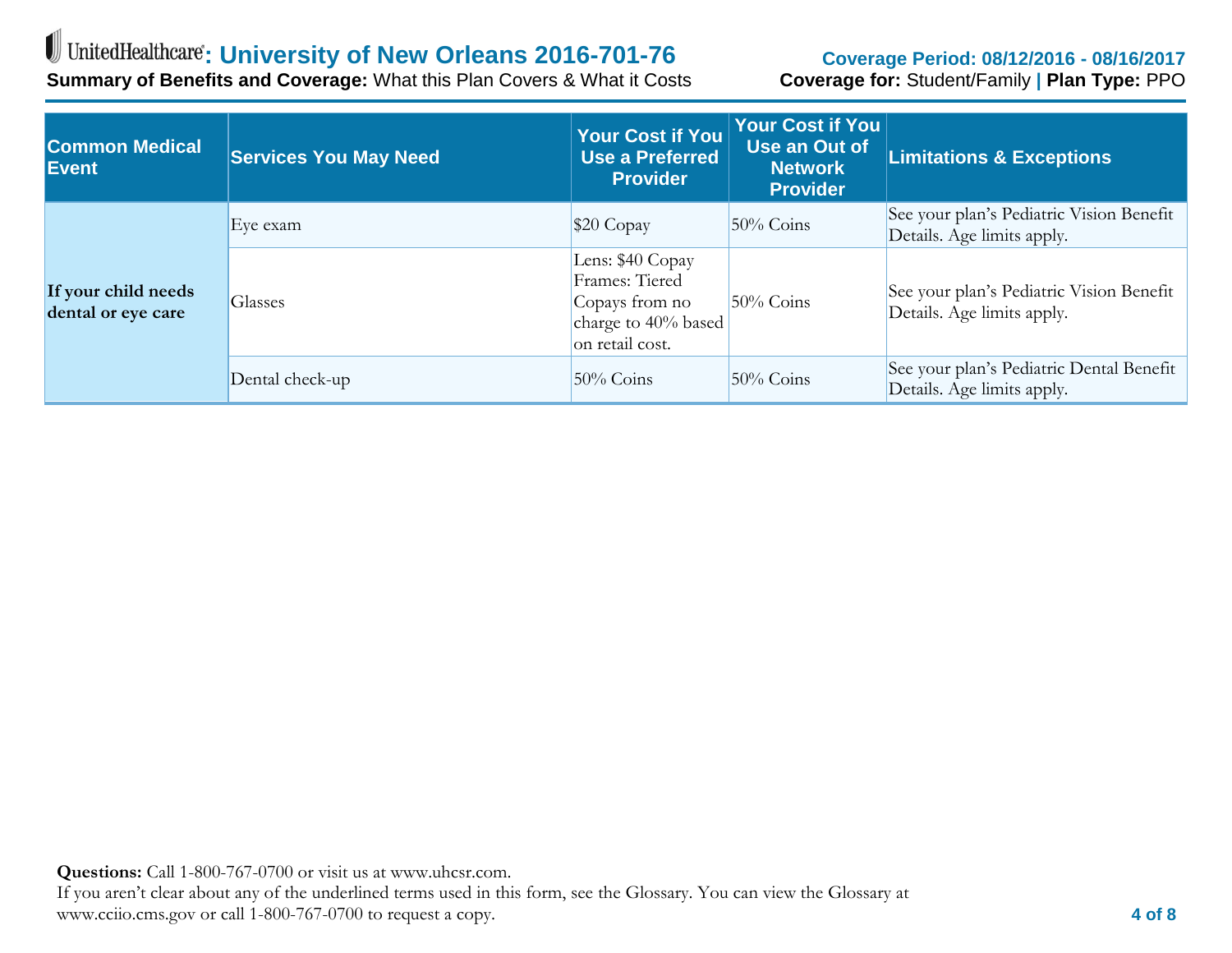# **Excluded Services & Other Covered Services:**

| Services Your Plan Does NOT Cover (This isn't a complete list. Check your policy or plan document for other excluded services.) |                                                  |                                                                    |  |  |
|---------------------------------------------------------------------------------------------------------------------------------|--------------------------------------------------|--------------------------------------------------------------------|--|--|
| Acupuncture                                                                                                                     | Bariatric surgery                                | Cosmetic surgery except as specifically<br>provided in the policy  |  |  |
| Dental care (Adult) except as specifically<br>provided in the policy                                                            | Hearing aids                                     | Infertility treatment                                              |  |  |
| Long-term care                                                                                                                  | Routine eye care (Adult)                         | Routine foot care except as specifically<br>provided in the policy |  |  |
| Weight loss programs                                                                                                            |                                                  |                                                                    |  |  |
| $\bigcap_{i=1}^{n}$                                                                                                             | $\sim$ $\sim$ $\sim$ $\sim$ $\sim$ $\sim$ $\sim$ |                                                                    |  |  |

**Other Covered Services (This isn't a complete list. Check your policy or plan document for other covered services and your costs for these services.)**

- Chiropractic care Non-emergency care when traveling outside the U.S.
	- Private-duty nursing

**Questions:** Call 1-800-767-0700 or visit us at www.uhcsr.com.

If you aren't clear about any of the underlined terms used in this form, see the Glossary. You can view the Glossary at www.cciio.cms.gov or call 1-800-767-0700 to request a copy. **5 of 8**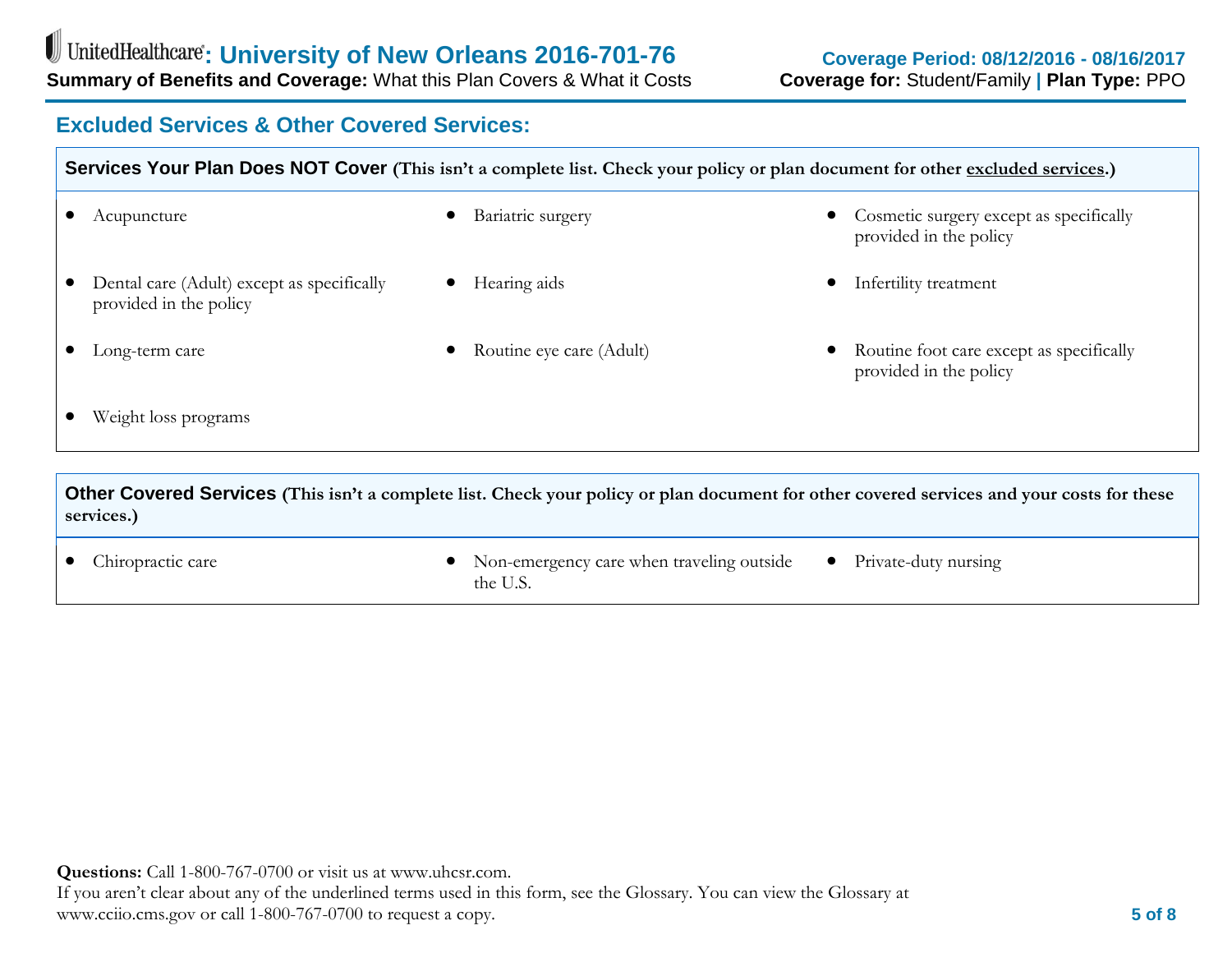# **Your Rights to Continue Coverage:**

If you lose your status as an eligible student under your Student Health Insurance Coverage, Federal and State laws may allow you to continue your health coverage for a limited period of time. Any such rights will be limited in duration and will require you to pay a **premium**. Other limitations on your rights to continue coverage may also apply.

For more information on your rights to continue coverage, contact the insurer at 1-800-767-0700. You may also contact your state insurance department at Louisiana Department of Insurance at 1-800-259-5300 or visit http://www.ldi.la.gov/.

# **Your Grievance and Appeals Rights:**

If you have a complaint or are dissatisfied with a denial of coverage for claims under your plan, you may be able to **appeal** or file a **grievance**. For questions about your rights, this notice, or assistance, you can contact: Louisiana Department of Insurance at 1-800-259-5300 or visit http://www.ldi.la.gov/.

## **Does this Coverage Provide Minimum Essential Coverage?**

The Affordable Care Act requires most people to have health care coverage that qualifies as "minimum essential coverage." **This plan or policy does provide minimum essential coverage.**

# **Does this Coverage Meet the Minimum Value Standard?**

The Affordable Care Act establishes a minimum value standard of benefits of a health plan. The minimum value standard is 60% (actuarial value). **This health coverage does meet the minimum value standard for the benefits it provides.**

### **Language Access Services:**

Spanish (Español): Para obtener asistencia en Español, llame al 1-800-767-0700.

Tagalog (Tagalog): Kung kailangan ninyo ang tulong sa Tagalog tumawag sa 1-800-767-0700.

Chinese (中文): 如果需要中文的帮助,请拨打这个号码 1-800-767-0700.

Navajo (Dine): Dinek'ehgo shika at'ohwol ninisingo, kwiijigo holne' 1-800-767-0700.

*––––––––––To see examples of how this plan might cover costs for a sample medical situation, see the next page.––––––––––*

**Questions:** Call 1-800-767-0700 or visit us at www.uhcsr.com.

If you aren't clear about any of the underlined terms used in this form, see the Glossary. You can view the Glossary at www.cciio.cms.gov or call 1-800-767-0700 to request a copy. **6 of 8**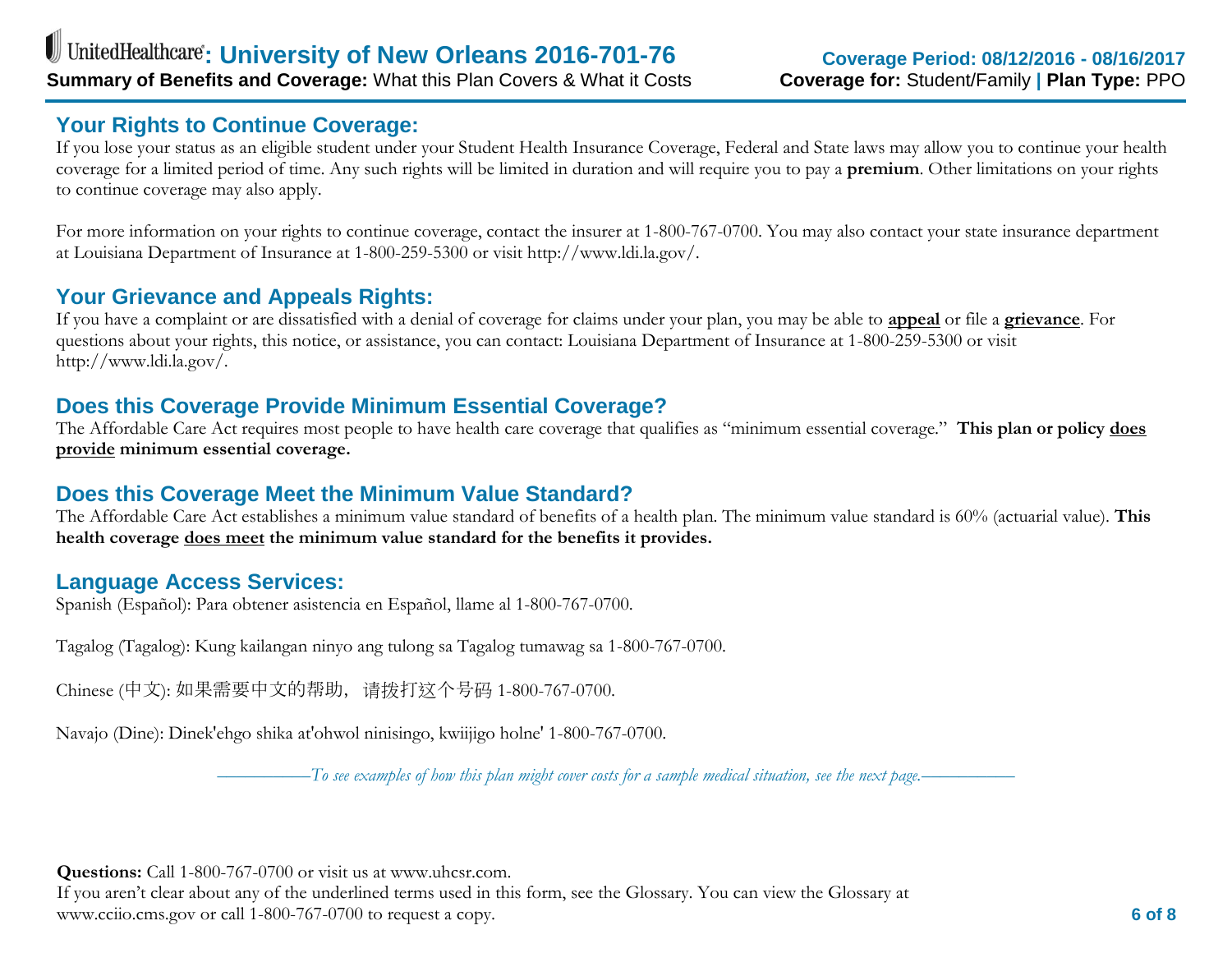# **About these Coverage Examples:**

These examples show how this plan might cover medical care in given situations. Use these examples to see, in general, how much financial protection a sample patient might get if they are covered under different plans.



**This is not a cost estimator.**

Don't use these examples to estimate your actual costs under this plan. The actual care you receive will be different from these examples, and the cost of that care will also be different

See the next page for important information about these examples.

### **Having a baby (normal delivery)**

- **Amount owed to providers:** \$7,540
- **Plan pays** \$5,820
- **Patient pays** \$1,720

#### **Sample care costs:**

| Hospital charges (mother)  | \$2,700 |
|----------------------------|---------|
| Routine obstetric care     | \$2,100 |
| Hospital charges (baby)    | \$900   |
| Anesthesia                 | \$900   |
| Laboratory tests           | \$500   |
| Prescriptions              | \$200   |
| Radiology                  | \$200   |
| Vaccines, other preventive | \$40    |
|                            |         |
| Total                      | \$7,540 |
| <b>Patient pays:</b>       |         |
| Deductibles                | \$100   |
| Copays                     | \$20    |
| Coinsurance                | \$1,400 |
| Limits or exclusions       | \$200   |

#### **Managing type 2 diabetes (routine maintenance of a well-controlled condition)**

- Amount owed to providers: \$5,400
- **Plan pays** \$3,920
- **Patient pays** \$1,480

#### **Sample care costs:**

| Prescriptions                  | \$2,900 |
|--------------------------------|---------|
| Medical Equipment and Supplies | \$1,300 |
| Office Visits and Procedures   | \$700   |
| Education                      | \$300   |
| Laboratory tests               | \$100   |
| Vaccines, other preventive     | \$100   |
| Total                          | \$5,400 |

#### **Patient pays:**

| Limits or exclusions | \$80  |
|----------------------|-------|
| Coinsurance          | \$500 |
| Copays               | \$800 |
| Deductibles          | \$100 |

**Questions:** Call 1-800-767-0700 or visit us at www.uhcsr.com.

If you aren't clear about any of the underlined terms used in this form, see the Glossary. You can view the Glossary at www.cciio.cms.gov or call 1-800-767-0700 to request a copy. **7 of 8**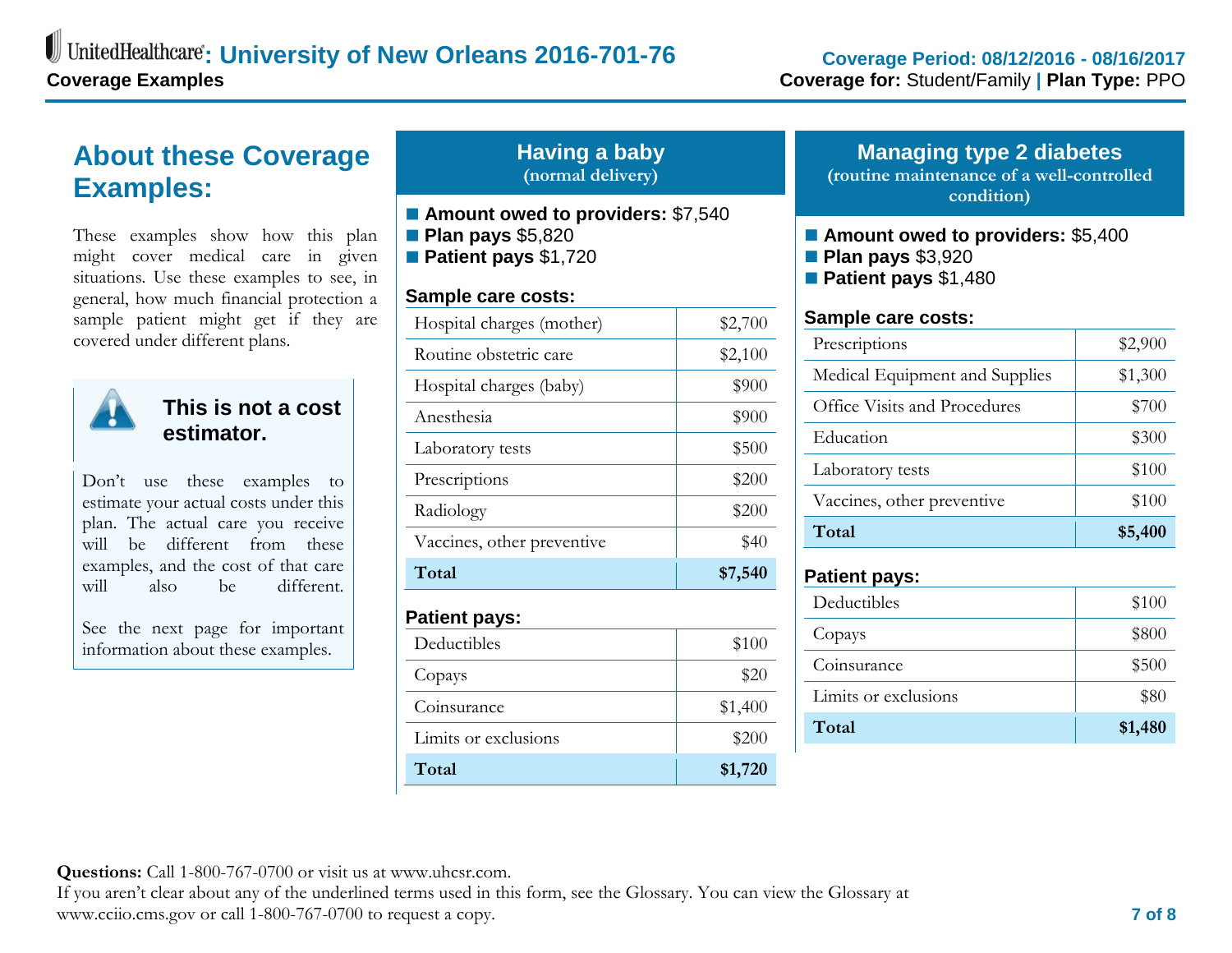# **Questions and answers about the Coverage Examples:**

# **What are some of the assumptions behind the Coverage Examples?**

- Costs don't include **premiums**.
- Sample care costs are based on national averages supplied by the U.S. Department of Health and Human Services, and aren't specific to a particular geographic area or health plan.
- The patient's condition was not an excluded or preexisting condition.
- All services and treatments started and ended in the same coverage period.
- There are no other medical expenses for any member covered under this plan.
- Out-of-pocket expenses are based only on treating the condition in the example.
- The patient received all care from in-network **providers**. If the patient had received care from out-of-network **providers**, costs would have been higher.

# **What does a Coverage Example show?**

For each treatment situation, the Coverage Example helps you see how **deductibles**, **copayments**, and **coinsurance** can add up. It also helps you see what expenses might be left up to you to pay because the service or treatment isn't covered or payment is limited.

# **Does the Coverage Example predict my own care needs?**

**No.** Treatments shown are just examples. The care you would receive for this condition could be different based on your doctor's advice, your age, how serious your condition is, and many other factors.

# **Does the Coverage Example predict my future expenses?**

**No.** Coverage Examples are **not** cost estimators. You can't use the examples to estimate costs for an actual condition. They are for comparative purposes only. Your own costs will be different depending on the care you receive, the prices your **providers** charge, and the reimbursement your health plan allows.

# **Can I use Coverage Examples to compare plans?**

**Yes.** When you look at the Summary of Benefits and Coverage for other plans, you'll find the same Coverage Examples. When you compare plans, check the "Patient Pays" box in each example. The smaller that number, the more coverage the plan provides.

# **Are there other costs I should consider when comparing plans?**

**Yes.** An important cost is the **premium** you pay. Generally, the lower your **premium**, the more you'll pay in out-of-pocket costs, such as **copayments**, **deductibles**, and **coinsurance**. You should also consider contributions to accounts such as health savings accounts (HSAs), flexible spending arrangements (FSAs) or health reimbursement accounts (HRAs) that help you pay out-of-pocket expenses.

#### **Questions:** Call 1-800-767-0700 or visit us at www.uhcsr.com.

If you aren't clear about any of the underlined terms used in this form, see the Glossary. You can view the Glossary at www.cciio.cms.gov or call 1-800-767-0700 to request a copy. **8 of 8**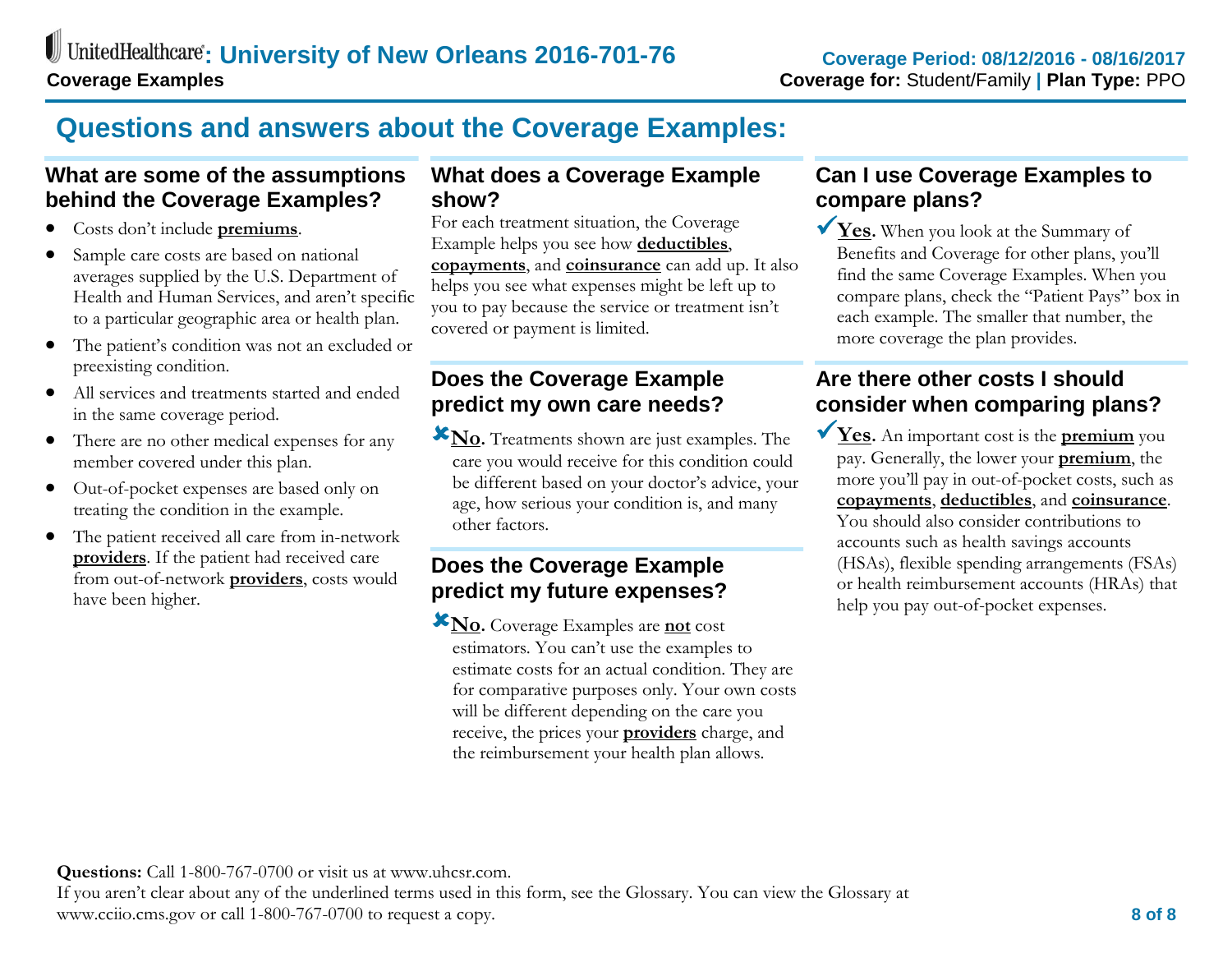# **NON-DISCRIMINATION NOTICE**

UnitedHealthcare StudentResources does not treat members differently because of sex, age, race, color, disability or national origin.

If you think you were treated unfairly because of your sex, age, race, color, disability or national origin, you can send a complaint to:

> Civil Rights Coordinator UnitedHealthcare StudentResources PO Box 809025 Dallas, Texas 75380-9025

You must send the written complaint within 60 days of when you found out about it. A decision will be sent to you within 30 days. If you disagree with the decision, you have 15 days to ask us to look at it again.

If you need help with your complaint, please call the toll-free member phone number listed on your health plan ID card, Monday through Friday, 8 a.m. to 8 p.m. ET.

You can also file a complaint with the U.S. Dept. of Health and Human Services.

**Online** <https://ocrportal.hhs.gov/ocr/portal/lobby.jsf>

Complaint forms are available at [http://www.hhs.gov/ocr/office/file/index.html.](http://www.hhs.gov/ocr/office/file/index.html)

**Phone:** Toll-free **1-800-368-1019, 800-537-7697** (TDD)

**Mail:** U.S. Dept. of Health and Human Services. 200 Independence Avenue, SW Room 509F, HHH Building Washington, D.C. 20201

We also provide free services to help you communicate with us. Such as, letters in others languages or large print. Or, you can ask for free language services such as speaking with an interpreter. To ask for help, please call the toll-free member phone number listed on your health plan ID card, Monday through Friday, 8 a.m. to 8 p.m. ET.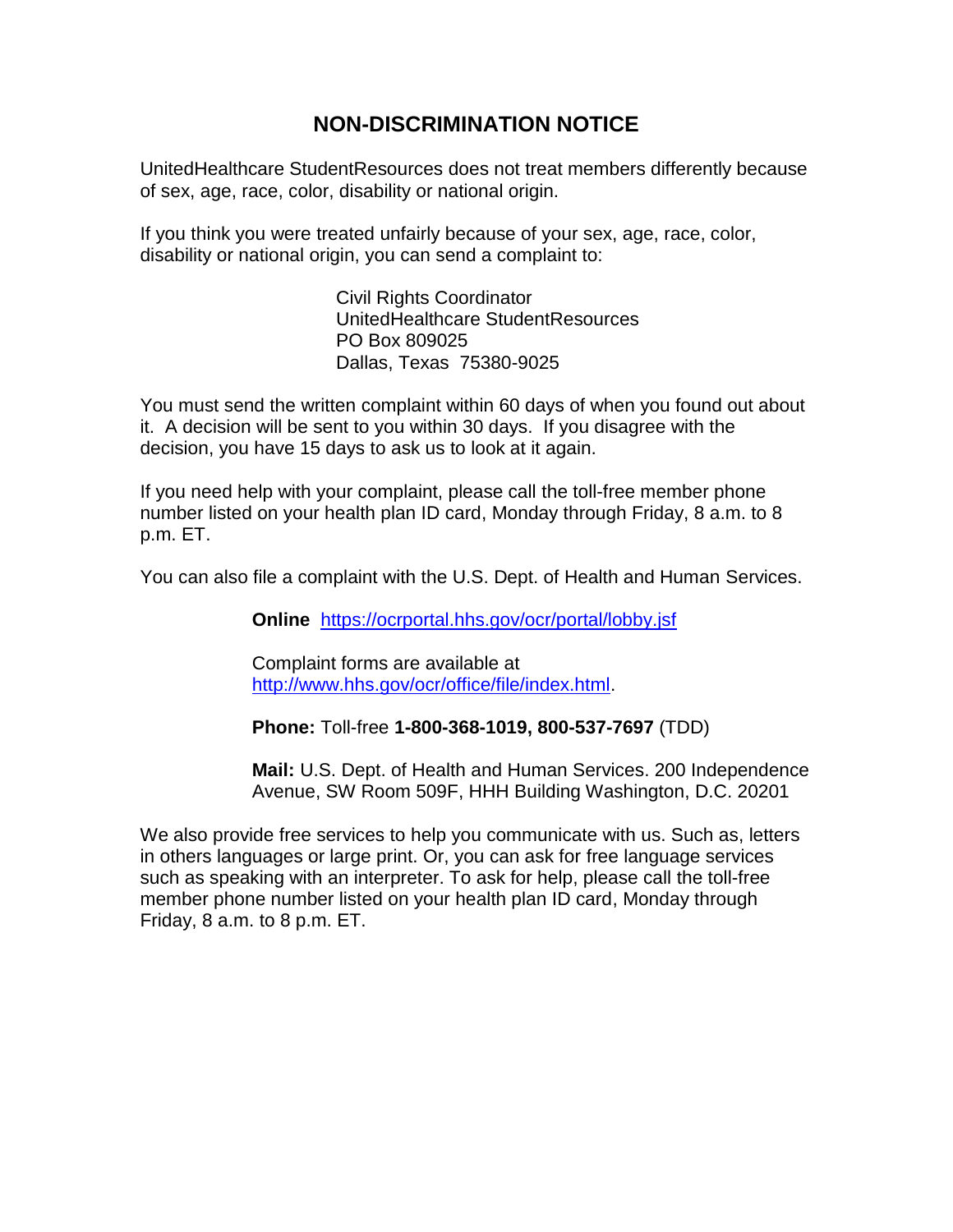#### **LANGUAGE ASSISTANCE PROGRAM**

ATTENTION: If you speak English, language assistance services, free of charge, are available to you. Please call 1-866-260-2723.

ATENCIÓN: Si habla **español (Spanish)**, hay servicios de asistencia de idiomas, sin cargo, a su disposición. Llame al 1-866-260-2723.

請注意:如果您說中文 **(Chinese)**,我們免費為您提供語言協助服務。請致電:1-866-260-2723.

XIN LƯU Ý: Nếu quý vị nói tiếng **Việt (Vietnamese)**, quý vị sẽ được cung cấp dịch vụ trợ giúp về ngôn ngữ miễn phí. Vui lòng gọi 1-866-260-2723.

알림: 한국어**(Korean)**를 사용하시는 경우 언어 지원 서비스를 무료로 이용하실 수 있습니다. 1-866-260-2723번으로 전화하십시오.

PAUNAWA: Kung nagsasalita ka ng **Tagalog (Tagalog)**, may makukuha kang mga libreng serbisyo ng tulong sa wika. Mangyaring tumawag sa 1-866-260-2723.

ВНИМАНИЕ: бесплатные услуги перевода доступны для людей, чей родной язык является **русском (Russian)**. Позвоните по номеру 1-866-260-2723.

تنبيه: إذا كنت تتحدث **العربية )Arabic)**، فإن خدمات المساعدة اللغوية المجانية متاحة لك. الرجاء األتصال بـ .1-866-260-2723

ATANSYON: Si w pale **Kreyòl ayisyen (Haitian Creole)**, ou kapab benefisye sèvis ki gratis pou ede w nan lang pa w. Tanpri rele nan 1-866-260-2723.

ATTENTION : Si vous parlez **français (French)**, des services d'aide linguistique vous sont proposés gratuitement. Veuillez appeler le 1-866-260-2723.

UWAGA: Jeżeli mówisz po **polsku (Polish)**, udostępniliśmy darmowe usługi tłumacza. Prosimy zadzwonić pod numer 1-866-260-2723.

ATENÇÃO: Se você fala **português (Portuguese)**, contate o serviço de assistência de idiomas gratuito. Ligue para 1-866-260-2723.

ATTENZIONE: in caso la lingua parlata sia l'**italiano (Italian)**, sono disponibili servizi di assistenza linguistica gratuiti. Si prega di chiamare il numero 1-866-260-2723.

ACHTUNG: Falls Sie **Deutsch (German)** sprechen, stehen Ihnen kostenlos sprachliche Hilfsdienstleistungen zur Verfügung. Rufen Sie 1-866-260-2723 an.

注意事項:日本語 **(Japanese)** を話される場合、無料の言語支援サービスをご利用いただけ ます。1-866-260-2723 にお電話ください。

> توجه: اگر زبان شما **فارسی )israF )**است، خدمات امداد زبانی به طور رايگان در اختيار شما می باشد. 1-866-260-2723 تماس بگيريد.